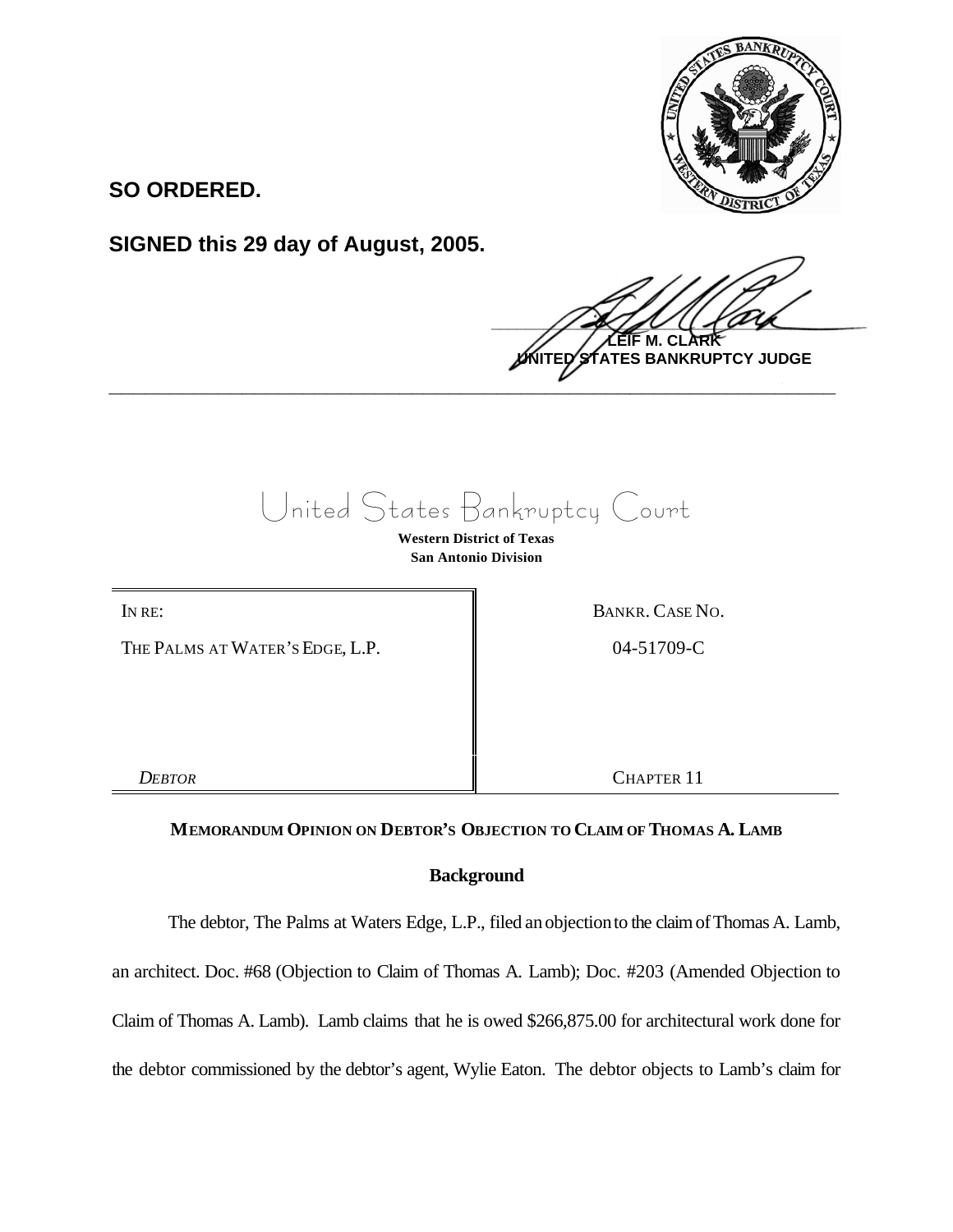three reasons. The debtor first claims there was no contract because no meeting of the minds existed as to who would pay Lamb and as to how much Lamb would be paid for the work. *See* Doc. #203. The debtor also claims that Lamb's claim is barred by the Statute of Frauds. *Id*. Finally, the debtor argues that Lamb is not entitled to an alternative claim of quantum meruit because the architectural designs provided no financial benefit to the debtor. *Id*.

Neither party contests that Texas law controls. Both parties are Texas residents, the property in question is located in Texas and the parties cite Texas cases in their pleadings. The court finds that Texas law controls.

## **Was there an oral contract between the parties?**

The parties agree and the evidence supports a finding that there was no written contract between the parties. Lamb contends that there was an oral contract between the debtor and himself. *See* Doc. #218 (Claimant's Brief and Suggested Findings). The debtor responds that there was no meeting of the minds on what Lamb would be paid for his work or who would pay him.

Under Rule 3001(f) of the Federal Rules of Bankruptcy Procedure, a party correctly filing a proof of claim is deemed to have established a prima facie case. *In re Fidelity Holding Company, Ltd.*, 837 F.2d 696, 698 ( $5<sup>th</sup>$  Cir. 1988). The claimant will prevail unless the objecting party produces evidence sufficient to rebut the prima facie validity of the claim. *Id*. Once the claim is thus rebutted, then whichever party would have the burden of proof respecting the claim outside the bankruptcy bears that same burden inbankruptcy. *SeeRaleighv.IllinoisDepartment of Revenue*, 530 U.S.15, 19 (2000); *In re Promedco of Los Cruces*, 275 B.R. 499, 503 (Bankr. N.D. Tex. 2002). With respect to the contesting of a claim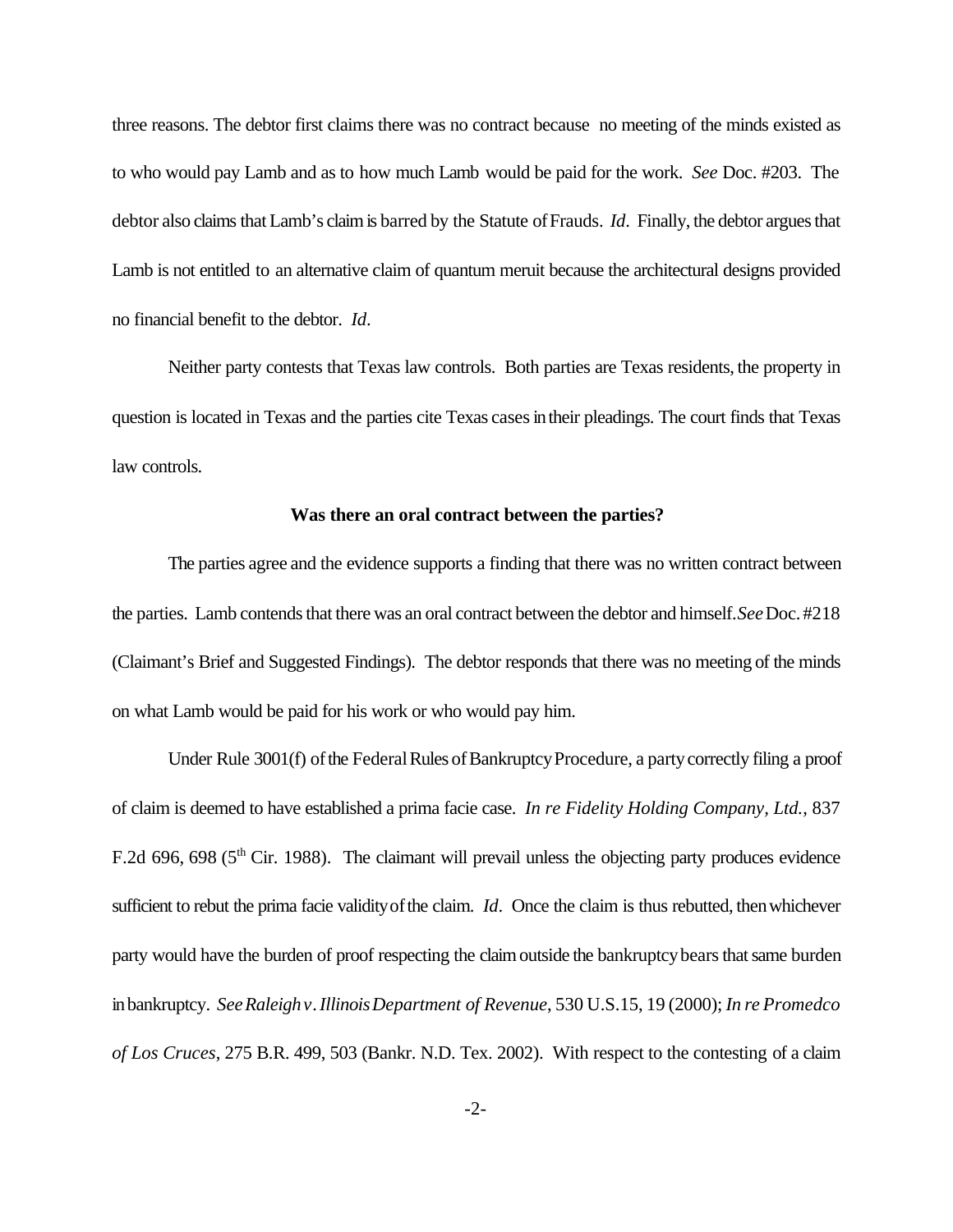for a oralcontract, the burden of proof will fall on the party claiming the existence of an oral contract and its breach, in this case, Lamb.

An essential element of any valid contract is a meeting of the minds. When there is no written contract in evidence, and one party attests to a contractual agreement while the other vigorously denies any meeting of the minds, determining the existence of a contract is a question of fact under Texas law. *Runnels v. Firestone*, 746 S.W.2d 845, 849 (Tex. App.–Houston [14th Dist.] 1988, writ denied), *citing Haws & Garrett General Contractors, Inc. v. Gorbett Bros. Welding*, 480 S.W.2d 607, 610 (Tex. 1972); *Buxani v. Nussbaum*, 940 S.W.2d 350, 352 (Tex. App. – San Antonio 1997, no writ). Because every contract requires a meeting of the minds, the "meeting" necessarily is a question of fact. *Id*. Ameeting of the minds canbe inferred fromthe parties' conduct and their course of dealing. *Id.* at 350. In *Buxani*, the San Antonio Court of Appeals held that the appellants had agreed to the terms of an oral contract based ontheir conduct, including the fact that they allowed work to begin and to continue without objection until the appellees billed them for the work. *Id.* at 352.

Here, the evidence shows that there was a meeting of the minds between Lamb and the debtor. Although Eaton denies the existence of an oral contract, conduct by both parties indicates otherwise. Eaton on behalf of the debtor sought out Lamb to produce architectural drawings for a condominiumproject to be built on Mustang Island. During meetings withLamb, Eatondiscussed what Lamb had to do and what Eaton wanted produced. Lamb set out to produce the architectural work within the constraints of those discussions. Eaton knew that Lamb was working on drawings for The Palms and never objected or complained about the architectural work being done for him. In *Buxani,* the court found that the parties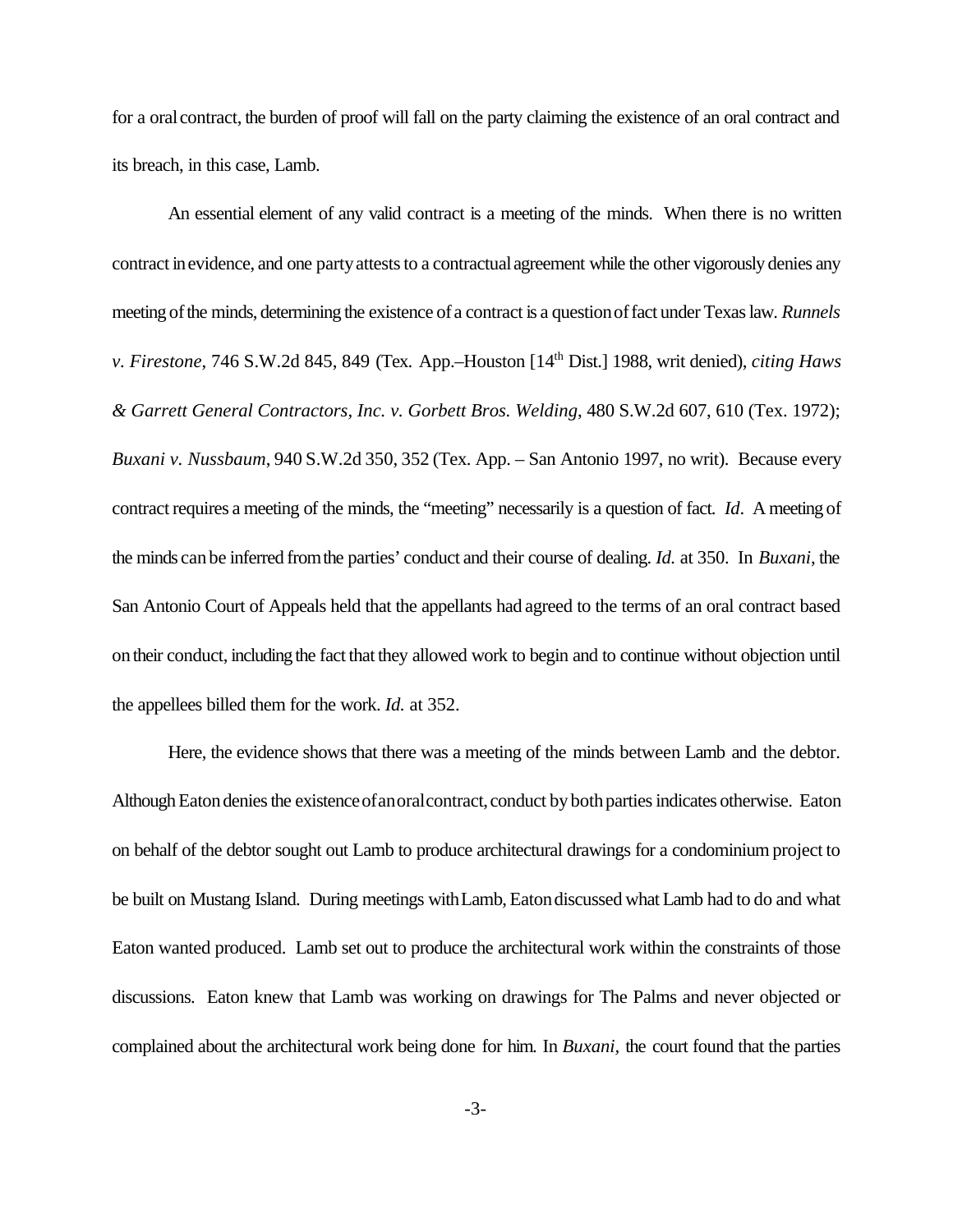had agreed to the terms of an oral contract, based on evidence that the parties allowed the work to begin and to continue without objection until the appellees billed them for the work. The facts in our case go even further than those in *Buxani* as Eaton used the work by Lamb to try to entice developers into financially backing the debtor to develop the land or to buy the land altogether.

With the exception of the price terms, the two parties agreed that Lamb would produce architectural work to be used to entice developers and build the project on Mustang Island. The absence of an express price term is not fatal to finding a meeting of the minds. Courts may supply a reasonable price term if all other elements of the contract are shown.<sup>1</sup> Burnside Air Conditioning & Heating, Inc. *v*. T.S. *Young Corp.*, 113 S.W.3d 889, 895 (Tex. App.–Dallas 2003, no pet.) ("Where the parties have done everything else necessary to make a binding agreement for the sale of goods or services, their failure to specify the price does not leave the contract so incomplete that it cannot be enforced. In such a case it will be presumed that a reasonable price was intended."). The lack of a specific price term thus does not of itself establish no meeting of the minds.

The debtor also contends that there was no meeting of the minds because the parties never agreed on who would pay for the work. Eaton testified to as much. The debtor also produced two contracts which it claims show that Lamb expected entities other than the debtor to pay for the architectural drawings.

A meeting of the minds can arise from the parties' acts and conduct from which one party can

 $<sup>1</sup>$  The court has found that there was a contract for services. The only elements of existence of the contract that the</sup> debtor disputes is the meeting of the minds on price and who was to pay Lamb. The court addresses the reasonable price term later in this decision.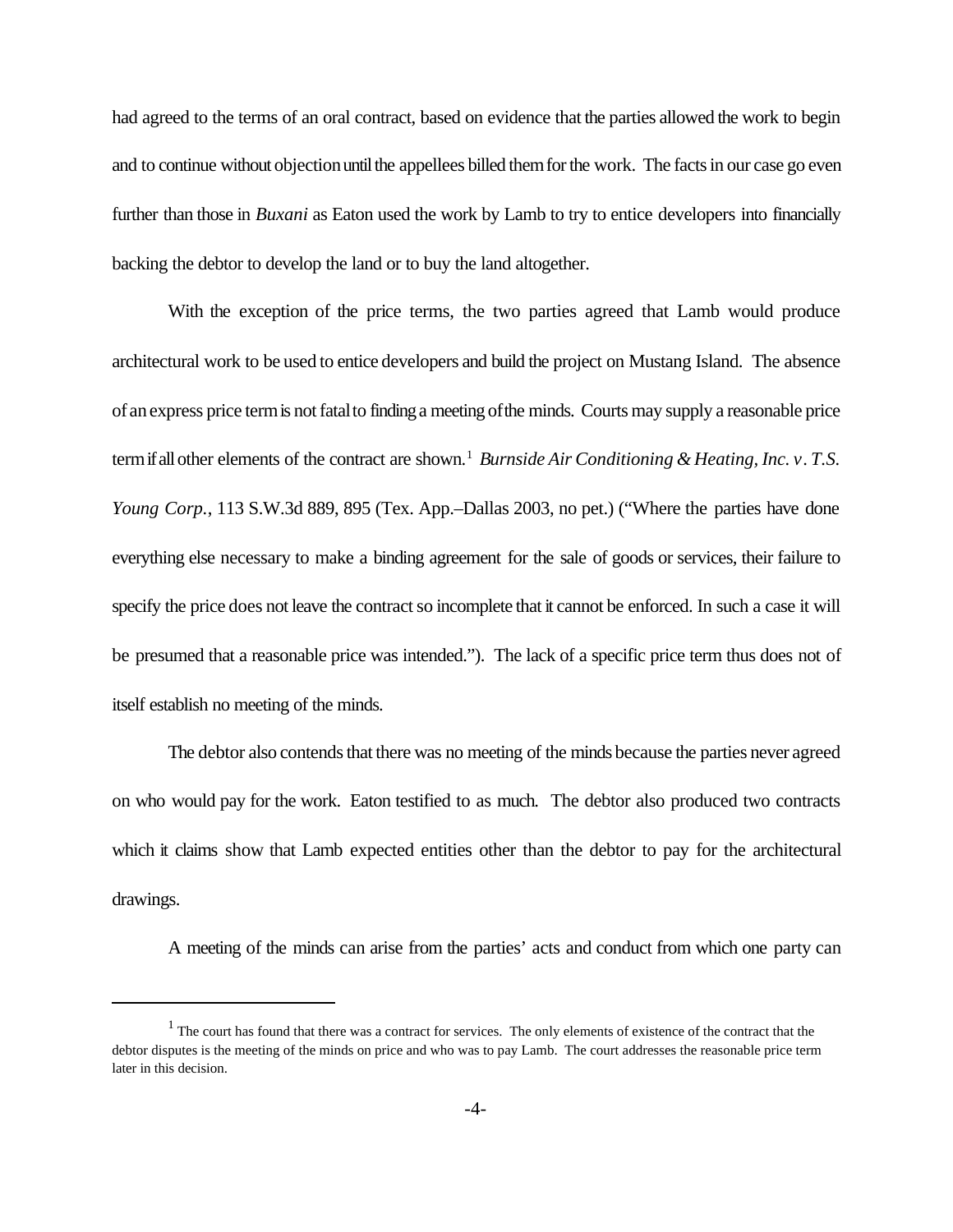reasonably draw the inference of a promise. *Buxani,* 940 S.W.2d at 352, *citing Haws & Garrett,* 480 S.W.2d at 609-10. Lamb showed that Eaton on behalf of the debtor asked Lamb to work on architectural drawings. Eaton never denied that he had done so, never told Lamb to stop working and never complained about the work being done. In fact, Eaton used the work to entice developers. Based on this conduct, Lamb could reasonably draw the fair inference of a promise by the debtor to pay for his work. *Buxani*, 940 S.W.2d at 352. So does the court.

The debtor's rebuttal evidence consisted of two contracts said to have been sent by Lamb to other entities in hopes of getting paid, one to Soledad Development, Inc. (and its president, Tom Harden) and one to Curtis Development LLC (and its agent, Gary Goff.) $^2$  Essentially, the debtor argues that Lamb was seeking payment for the work done for the Palms from separate entities like Soledad and Curtis Development. The debtor believes these contracts show that there was never a meeting of the minds on who would payLamb for his work. As for the Soledad contract, no one provided any context with regard to howthe draft came into being. The court does not know who Tom Harden is or who Soledad is. The only facts that the court can deduce are that there was a relationship between Lamb and Soledad, the contract was sent out of Lamb's office, and the contract was never signed. The court knows too little about the significance of the document to give it the weight that the debtor wants to give it. As for the Curtis Development, LLC contract, testimony taken at the hearing and correspondence between Lamb and Gary Goff indicates that Goff was intending to buy the land from debtor, subject to financing. Most of the discussions with Gary Goff took place in 2003, four years after the initial meeting between Lamb and

 $2$  The debtor claims that there are other contracts Lamb sent to other entities. However, none of these contracts were produced at the hearing.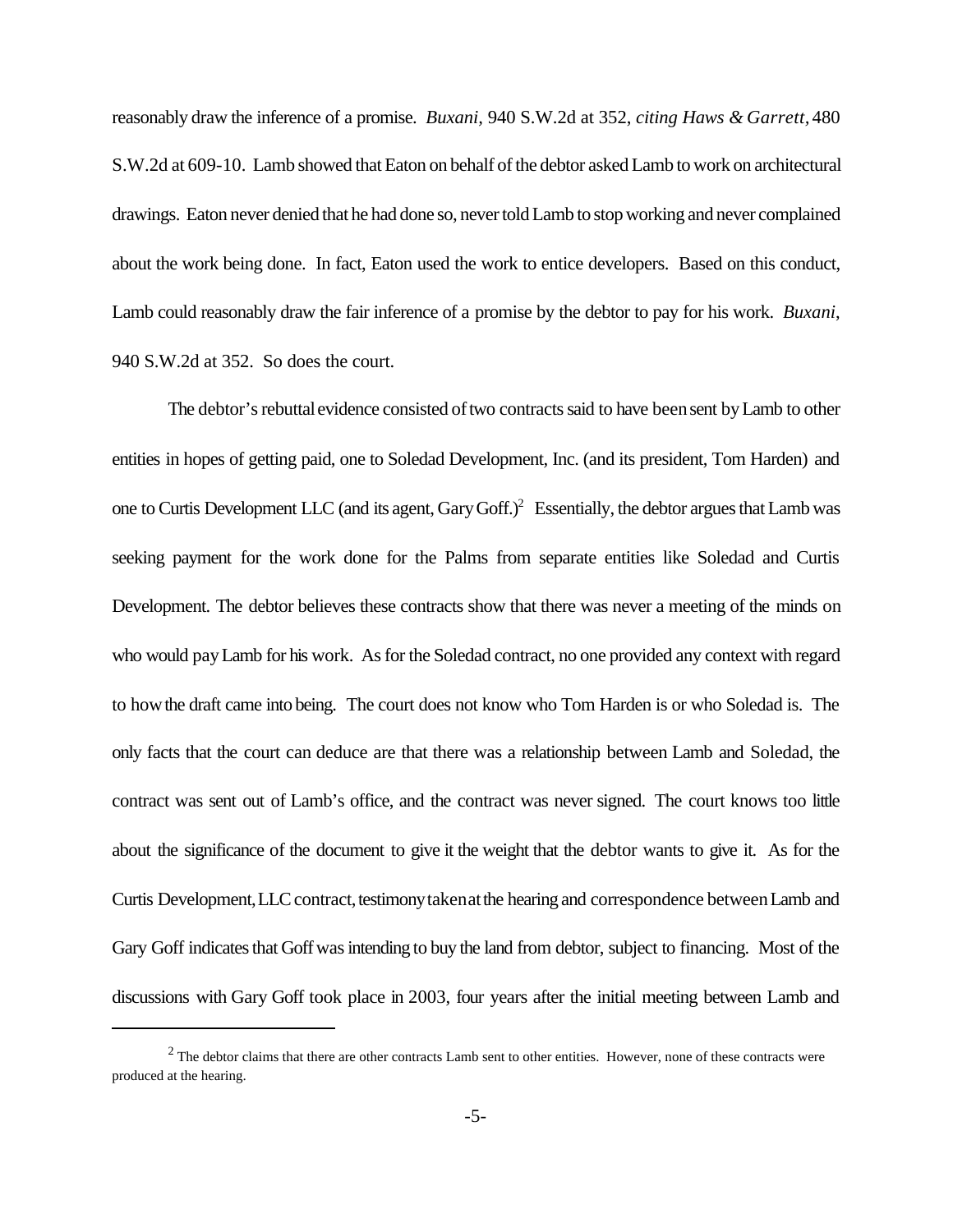Eaton. By this time, Lamb was trying desperately to get someone to pay for the work he had produced, the debtor having consistently refused to pay for it. Lamb sent contracts to Goff hoping to be employed for architectural services using the architectural renderings he had already created. Lamb, understandably frustrated with Eaton, tried to get paid elsewhere four years after he started the work. However, this afterthe-fact frustration and negotiation with Goff did not somehow cancel, supercede or waive the debtor's continuing obligation to pay Lamb for his work. Lamb even explained during the hearing that these contracts sent out to other entities were just his way of trying to make the best of a bad situation. The debtor was ultimately still on the hook to pay. Weighing the evidence, the court finds that Lamb has satisfied his burden that there was a meeting of the minds. Thus, there was a contract between Lamb and the debtor.

## **Did the Statute of Frauds apply?**

The debtor contends that even if there is a contract, it cannot be enforced because it is an oral contract "not to be performed within one year." Thus, says the debtor, the contract violates the statute of frauds. $3$ 

Texas law provides:

(a) A promise or agreement described in subsection (b) of this section is not enforceable unless the promise or agreement, or a memorandum of it, is

(1) in writing; and

(2) signed by the person to be charged with the promise or agreement or by someone lawfully authorized to sign for him.

(b) Subsection (a) of this section applies to: ...

<sup>3</sup> The statute of frauds is an affirmative defense. *Impossible Electronics Techniques, Inc. v. Wackenhut Protective Systems, Inc.*, 669 F.2d 1026, 1027 (5<sup>th</sup> Cir. 1982). As such the debtor who asserted the defense has the burden of proof to establish the defense as he would have outside of bankruptcy. *See Raleigh,* 540 U.S. at 19.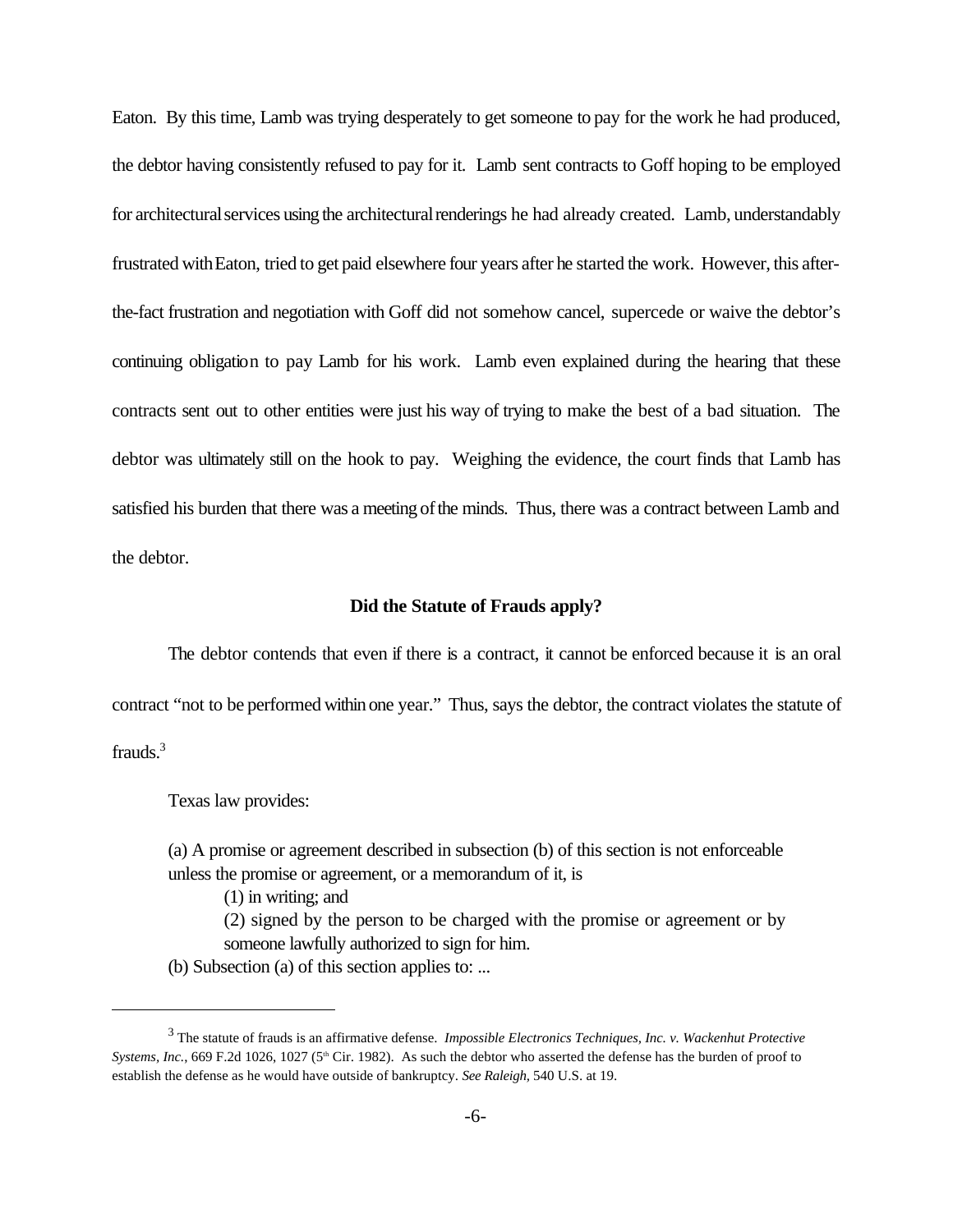...(6) *an agreement which is not to be performed within one year from the date of making the agreement*...

TEX. BUS. & COM. CODE ANN. § 26.01 (VERNON 2002) (emphasis added). If an oral contract can be performed within one year under its terms, it is not within the statute of frauds. *Miller v. Riata Cadillac Co.,* 517 S.W.2d 773, 775 (Tex. 1974). If this contract falls within the statute of frauds, it is unenforceable. *Mercer v. C.A. Roberts Co.*, 570 F.2d 1232 (Tex. 1978).

The problem here is that it is unclear whether the contract could be performed in one year because, according to the testimony of both parties, the contract did not provide a time of performance for its obligations. Without more, the time of performance under this contract could be considered indefinite. *Cunningham and Dental Leasing v. Healthco, Inc., 824 F.2d 1448 (5<sup>th</sup> Cir. 1987), <i>citing Hardin Assoc., Inc. v. Brummett*, 613 S.W.2d 4, 7 (Tex. Civ. App.–Texarkana 1980, no writ). The law provides a solutionforthis problem. Courts may supply a reasonable time to complete performance ofan oral contract that has notspecified a time of performance. *Mercer v. C.A. Roberts Co.*, 570 F.2d 1232, 1236 (Tex. 1978); *Adams v. Big Three Industries, Inc.* 549 S.W.2d 411, 415 (Tex. App.–Beaumont 1977, writ ref'd n.r.e.). Courts determine a reasonable time by examining the nature and purpose of the agreement, the surrounding circumstances, the situation of parties and the subject matter of the agreement. *Leon Ltd. v. Albuquerque Commons Partnership* 862 S.W.2d 693, 701 (Tex. App.–ElPaso 1993, no writ.). A determination of what is a reasonable time is a question of fact. *Mercer*, 570 F.2d at 1236; *Adams,* 549 S.W.2d at 415.

There is evidence in this record that enables the court to supply this term of the contract. Lamb testified that the oral agreement waslike hisstandardwrittencontracts.(Plaintiff'sExhibit #1). He explained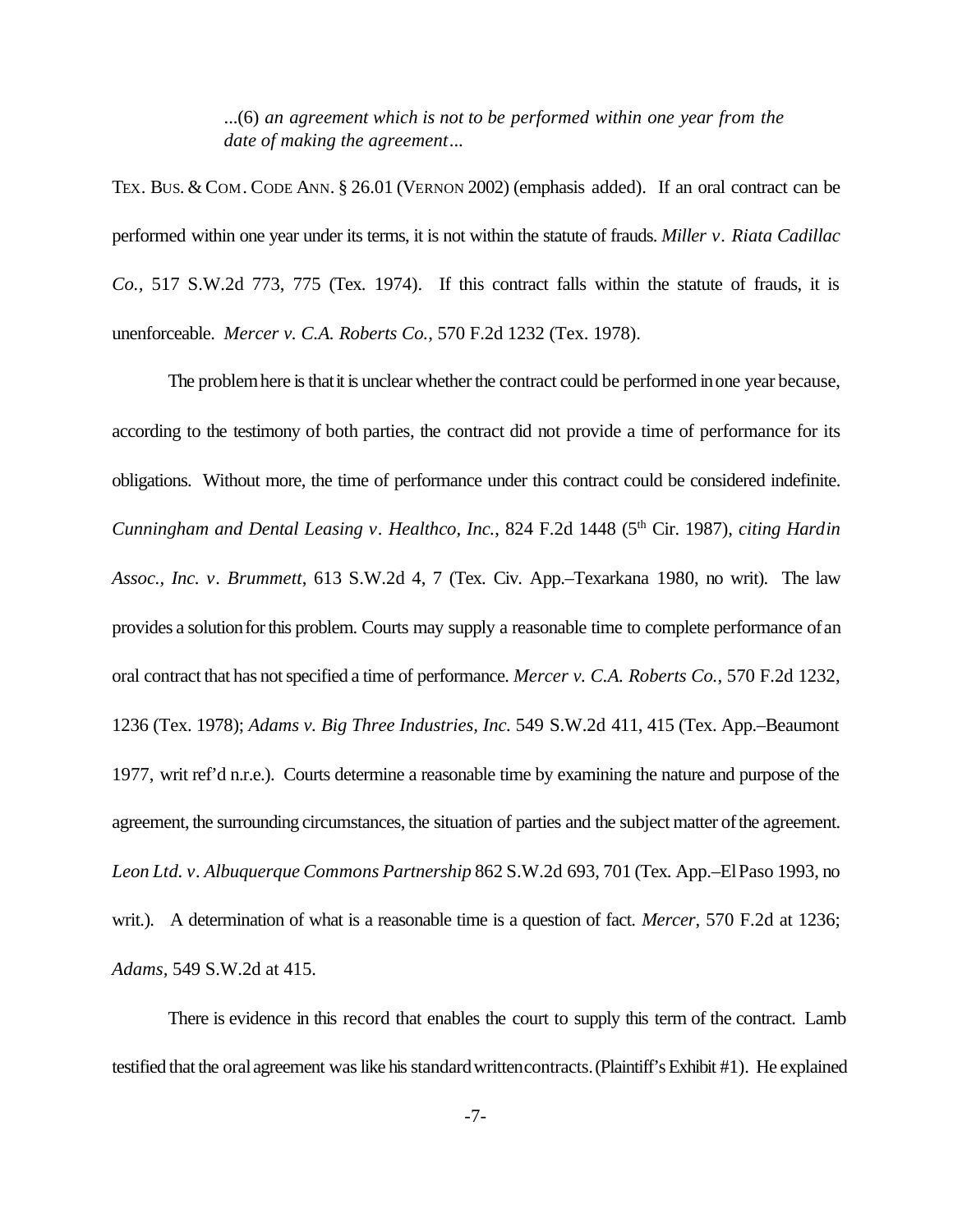that this deal was no different from his normal written contracts except that it was not written. Thus, his written contracts are probative of the time-of-performance determination. Lamb testified that in his standard contracts, his work includes a schematic-design phase, a design-development phase, a constructiondocument phase, a bidding-and-negotiation phase, and a construction phase.<sup>4</sup> Lamb then broke down the normal time each phase would take were he to work on each phase continuously. He stated that the schematic-design phase and design-document phase would take five to six months to complete, the construction-document phase would take two to three months to complete and the bidding-and-negotiation phase would take a few weeks to complete. It is thus safe to say that the design-and-development phase of Lamb's contracts – including this oral contract – would be expected to take eight to ten months.<sup>5</sup> If this were the end ofthe analysis, there would be noquestionthat the performance termwould fallinside the oneyear limit and outside the statute of frauds. However, there is the problem of the construction phase of the contract. The parties disagreed over whether the construction phase was an essential portion of the contract such that it should be counted as well.

The court concludes that the construction phase was an essential portion of the contract whose performance must be considered for statute of frauds purposes. The construction phase of the contract involves the architect visiting the construction site to oversee the construction of the building. Lamb testified that this would occur only once or twice a week and wasseparate fromhis dutiesinthe design phase ofthe

 $<sup>4</sup>$  Lamb's standard written contract in Plaintiff's Exhibit #1 also reflects these phases.</sup>

 $<sup>5</sup>$  The design-and-development phase includes the schematic-design phase, the design-document phase, the</sup> construction-document phase and the bidding-and-negotiation phase. The only phase of the work that is excluded is the construction phase.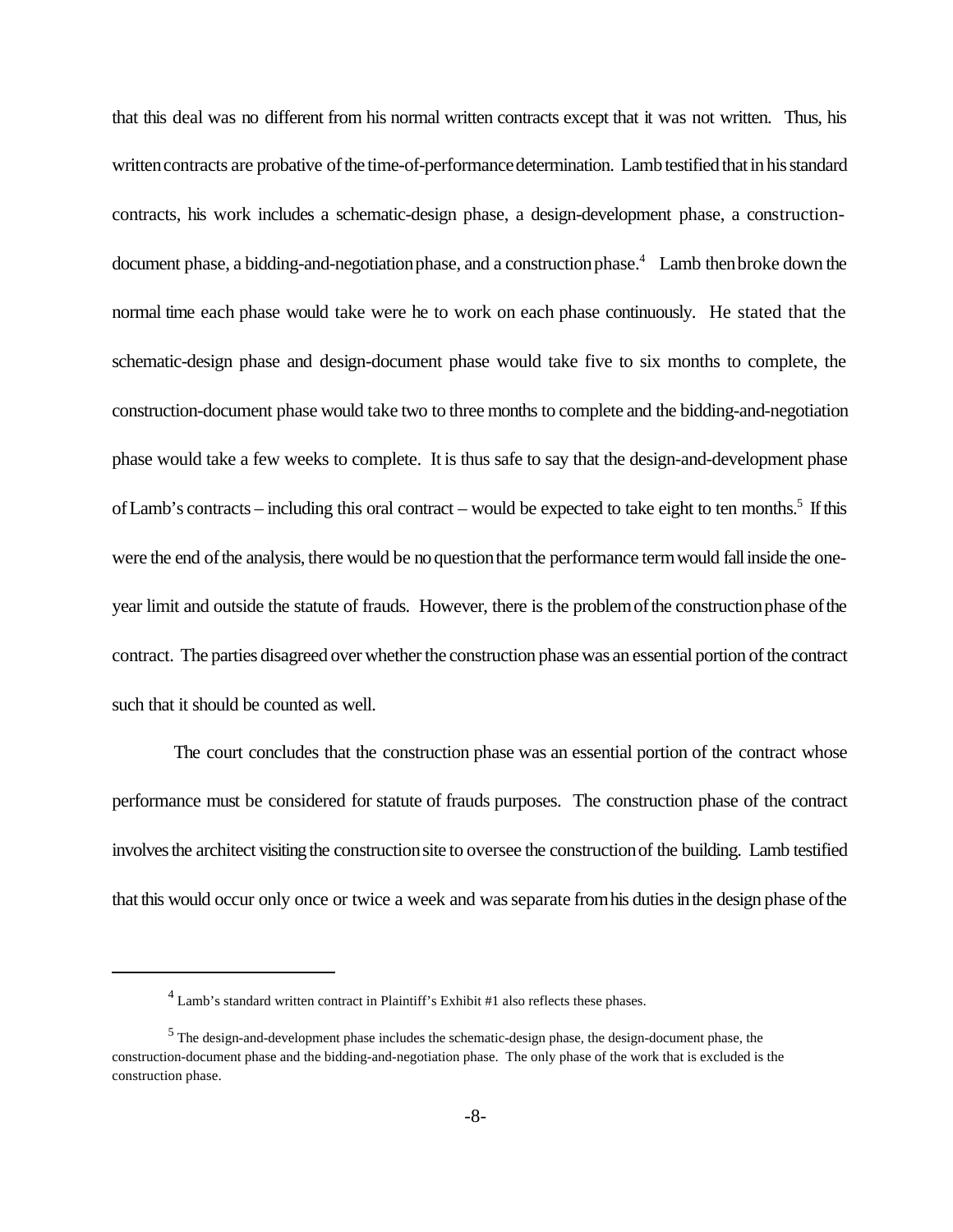contract. However, Lamb treats the construction phase in his written contract as part of one contract, not as a separate contract. (Plaintiff's Exhibit #1).<sup>6</sup> Lamb breaks down the cost for each phase, but all the phases are totaled up and the overall price is included in the standard contract that must be signed. Lamb even admitted that the construction phase is part of the work under the contract and would have been completed in this type of contract. The court construes the oral contract to include the construction phase when considering whether it is possible to complete the work associated with this contract within one year. In order for the contract to fall outside the statute of frauds and be enforceable, the construction of the building must not take longer than four months.<sup>7</sup>

The circumstances, substance of the work and situation of the parties shows that a reasonable time to complete the construction of this project would take no less than four months. Lamb knew that the debtor did not have the money or financial backing to develop this project when he received this assignment. Eaton told Lamb that he had to get a developer to finance him or buy the property in order to build this building. There was also never any clear evidence that it was possible to build a condominium such as this in just four months. That schedule could be met only if this project were "fast-tracked" – an impossibility, considering the uncertainty of financing. Based on the foregoing evidence, the court concludes that neither

 $<sup>6</sup>$  Lamb does not present any evidence that shows how this oral contract would be any different than the standard</sup> written contract. Had he shown that this situation was unique in some way, then the court would have not considered the standard contract.

 $<sup>7</sup>$  This is assuming it takes eight months to complete the design-and-development portion of the contract. The</sup> construction of the condominium would have to be accomplished during the four months after the design phase to fall within the one-year limit. It is not necessary to consider the two months because if the condominium cannot be completed in four months, then it certainly cannot be completed in two. This approach requires the court to assume that the design-and-development phase take no more than eight months. If that phase took ten months, then the construction phase would have to be shortened to two months to withstand the statute of frauds.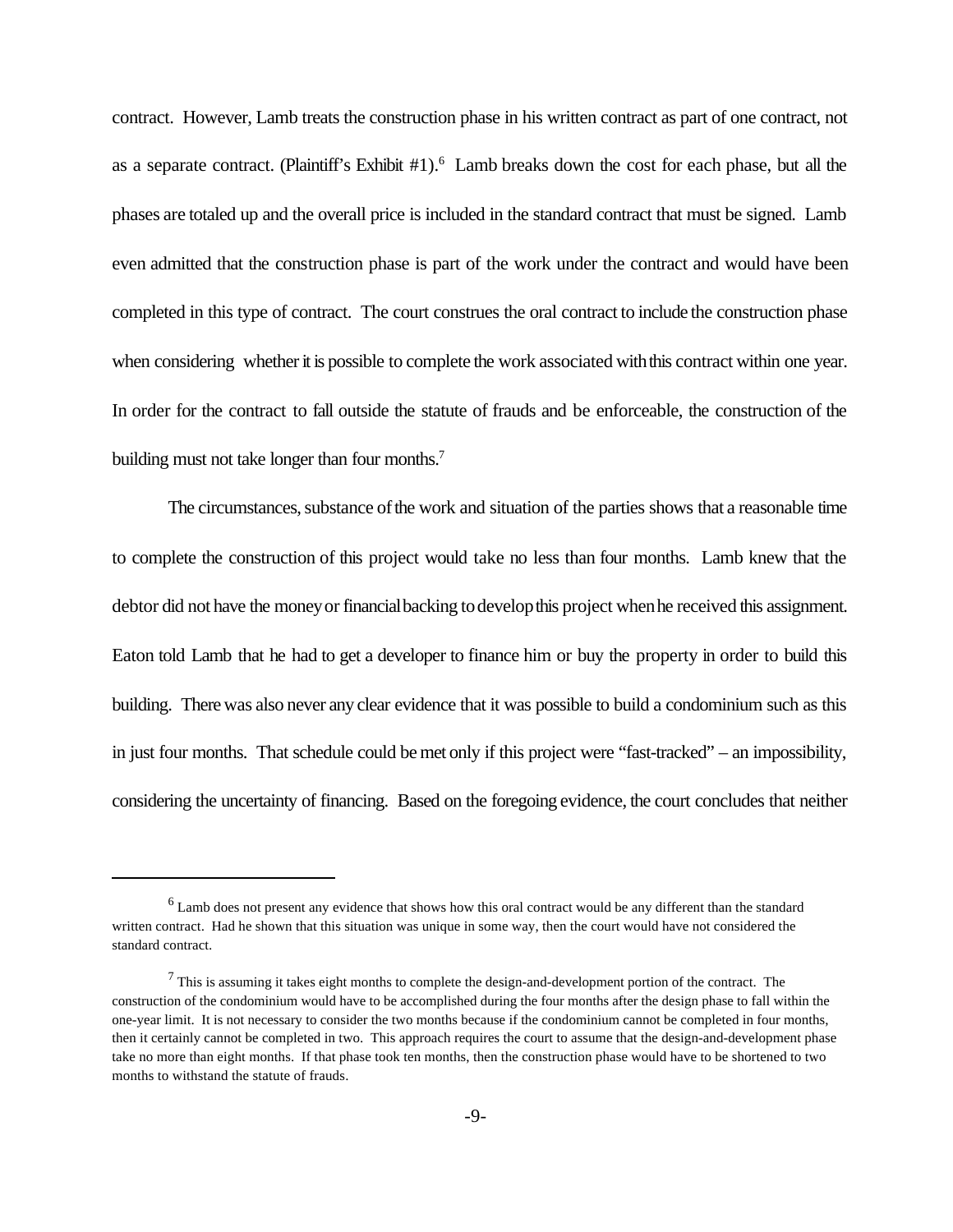party contemplated that this contract could be performed inanything lessthana year. Under even the most optimistic conditions, the construction of the condominiumwould take more thanfour months to complete. Even though we cannot say how long it would take to perform this oral contract, the court can safely say it would take more than a year. Because the contract falls outside the one-year time limit, the statute of frauds applies, making the contract unenforceable.

## **Was Lamb entitled to recover under Quantum Meruit?**

Lamb contends, as an alternative basis for recovery, that he is entitled to be paid for his services in quantum meruit.<sup>8</sup> The debtor disputes this claim, arguing that Lamb never offered evidence of acceptance, use and enjoyment by the debtor of the work of Lamb.

The statute of frauds is no bar to an action for quantum meruit. *Campbell v. Northwestern Nat'l Life Ins. Co.*, 573 S.W.2d 496, 498 (Tex. 1978); *Prowse v. Schellhase*, 838 S.W.2d 787, 790 (Tex. App.–Corpus Christi 1992, no pet.). A quantum meruit recovery remedy is based upon a promise implied in law to pay for beneficial services rendered and knowingly accepted. *Vortt Exploration Co. v. Chevron U.S.A., Inc.*, 787 S.W.2d 942, 944 (Tex. 1990); *Truly v.Austin,* 744 S.W.2d 934, 936 (Tex.

1988). A claimant asserting a quantum meruit claim based on a contract implied in law must establish that:

- 1. Valuable services were rendered or materials were furnished;
- 2. The services were rendered for the recipient sought to be charged;

3.The services and materials were accepted bythe personsought to be charged, used and enjoyed by him; and

 $8$  The debtor produced the testimony by Eaton to the effect that the architectural work was never used because the building was never built. The debtor uses this evidence to rebut the validity of the claim. In that case, whichever party that has the burden of proof outside of bankruptcy of proving the claim has the burden in bankruptcy. *See Raleigh*, 540 U.S. 15; *Promedco*, 275 B.R. at 503. With respect to contest of a claim for quantum meruit, the burden of proof will fall on the party stating the claim, or in this case, Lamb.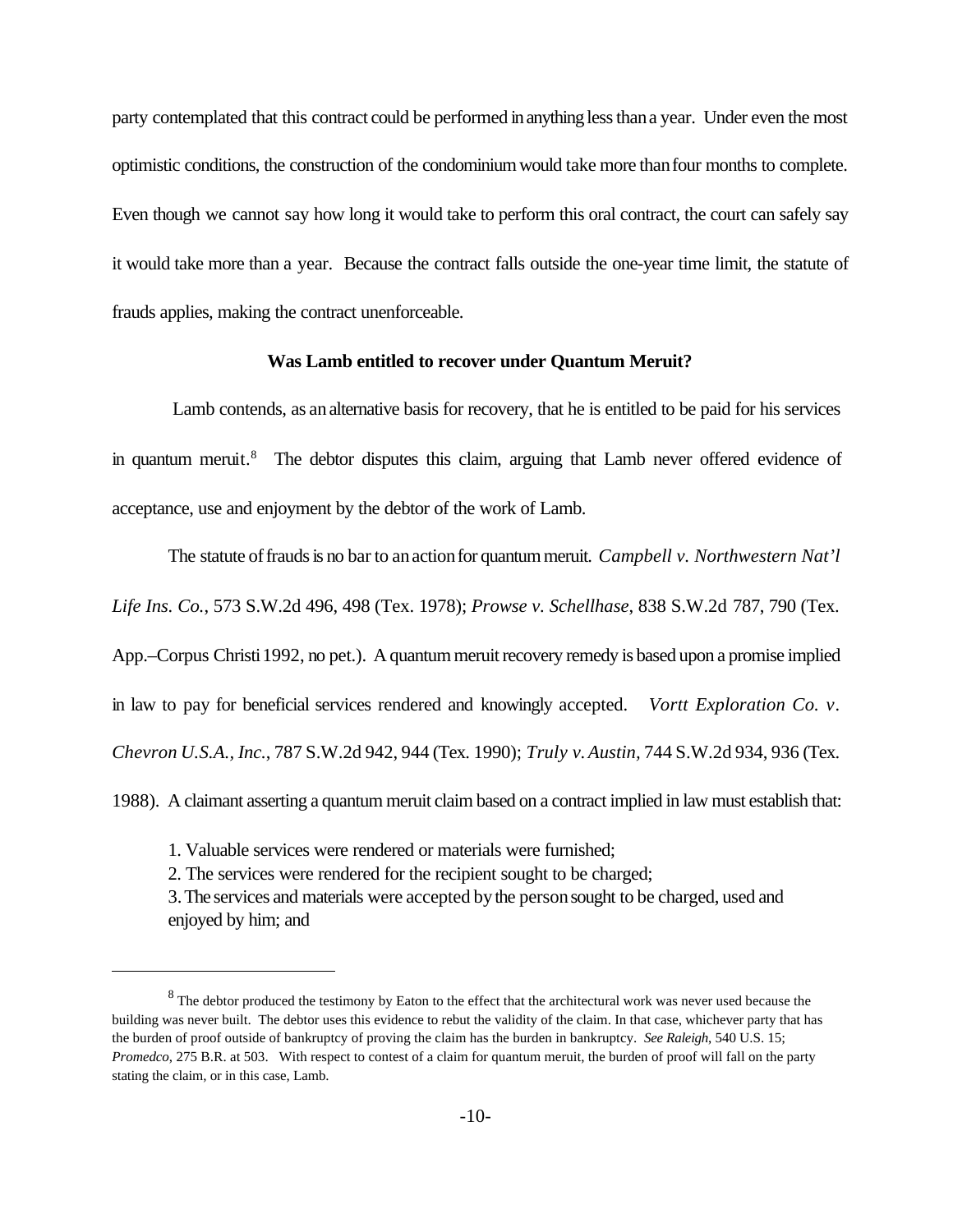4. The services and materials were accepted under such circumstances as reasonably notified the defendant/recipient that the plaintiff, in performing the services, expected to be paid by the recipient.

*VorttExploration*,787S.W.2d at 944*; Barnett v. Coppell North Texas Court, Ltd.*,123S.W.3d804,

817 (Tex. App.–Dallas 2003, pet. denied). The debtor disputes only the third element, contending that Lamb never offered any evidence of acceptance, use and enjoyment of his architectural work by the debtor.

The court finds that Lamb did supply the debtor with valuable services that were accepted, used and enjoyed bythe debtor. Acceptance of services may consist of work performed for the recipient with the recipient's knowledge and consent. *Smith v. Pulliam, Inc.*, 394 S.W.2d 791 (Tex. 1965). Eaton testified that he knew Lamb was working ondrawings and nevertold himto stop. Eaton also used Lamb's architecturalwork to entice developers into signing on to finance the construction. Eaton also testified that developers who did not like Lamb's work went away, while the ones who liked his work expressed interest in the overall project. The debtor benefitted by using Lamb's work to entice these developers into funding his project.

Case law supports this finding of quantum meruit. Even though the work was never used to construct a building, an architect can recover on a quantum meruit claim for the reasonable value of services that were approved and accepted eventhough the proposed structure was never erected. *Waller County v. Freelove*, 210 S.W.2d 602, 605 (Civ. App.–Galveston 1948, writ ref. n.r.e.); *Beller v. Garcia De Lara*, 565 S.W.2d 319, 322 (Civ. App.–San Antonio 1978, no writ). The debtor's evidence is sufficient as a matter of law to rebut the debtor's claim. *See supra* note 8.